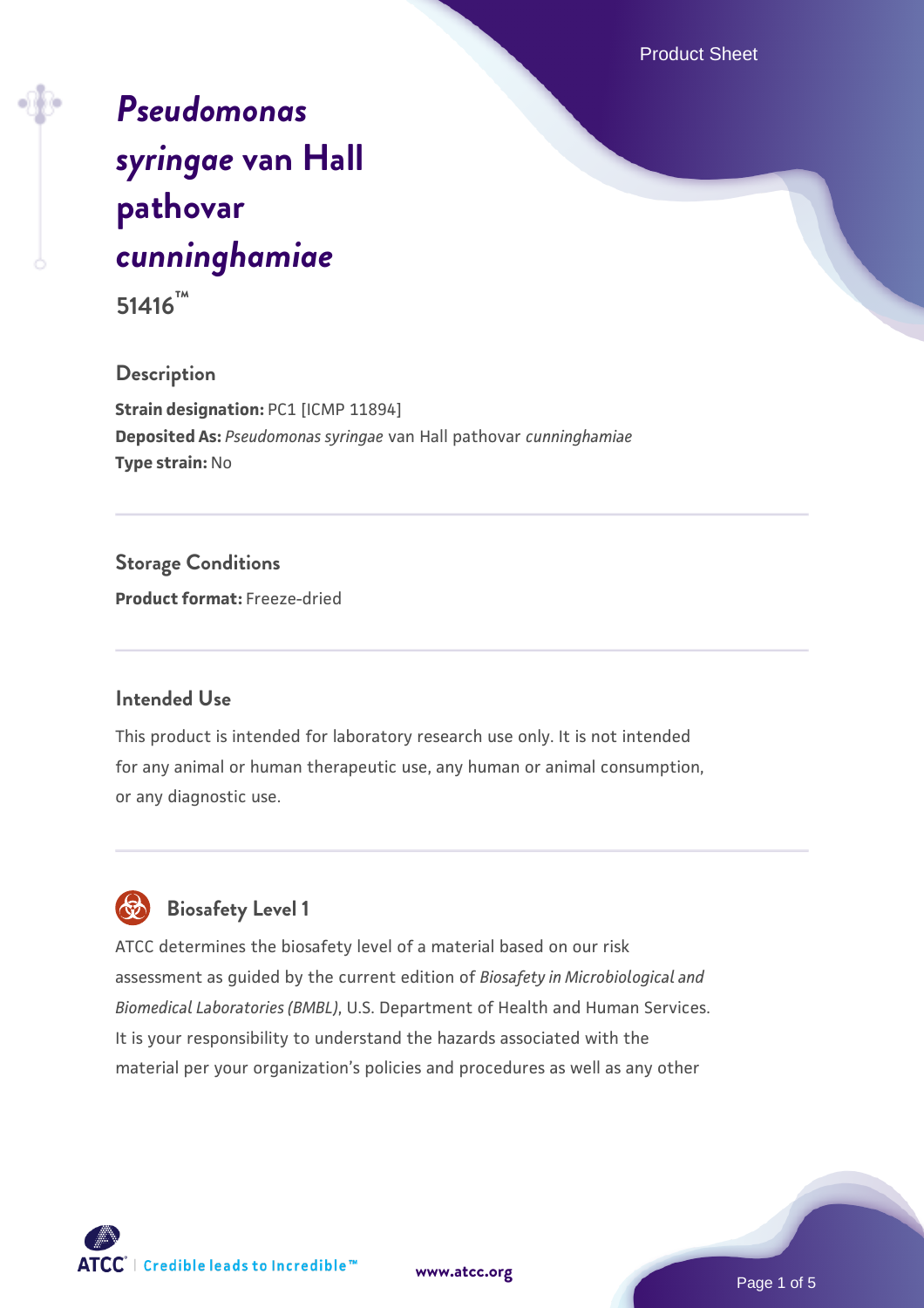applicable regulations as enforced by your local or national agencies.

ATCC highly recommends that appropriate personal protective equipment is always used when handling vials. For cultures that require storage in liquid nitrogen, it is important to note that some vials may leak when submersed in liquid nitrogen and will slowly fill with liquid nitrogen. Upon thawing, the conversion of the liquid nitrogen back to its gas phase may result in the vial exploding or blowing off its cap with dangerous force creating flying debris. Unless necessary, ATCC recommends that these cultures be stored in the vapor phase of liquid nitrogen rather than submersed in liquid nitrogen.

#### **Certificate of Analysis**

For batch-specific test results, refer to the applicable certificate of analysis that can be found at www.atcc.org.

#### **Growth Conditions**

**Medium:**  [ATCC Medium 18: Trypticase Soy Agar/Broth](https://www.atcc.org/-/media/product-assets/documents/microbial-media-formulations/1/8/atcc-medium-18.pdf?rev=832846e1425841f19fc70569848edae7) **Temperature:** 30°C

#### **Material Citation**

If use of this material results in a scientific publication, please cite the material in the following manner: *Pseudomonas syringae* van Hall pathovar *cunninghamiae* (ATCC 51416)



**[www.atcc.org](http://www.atcc.org)**

Page 2 of 5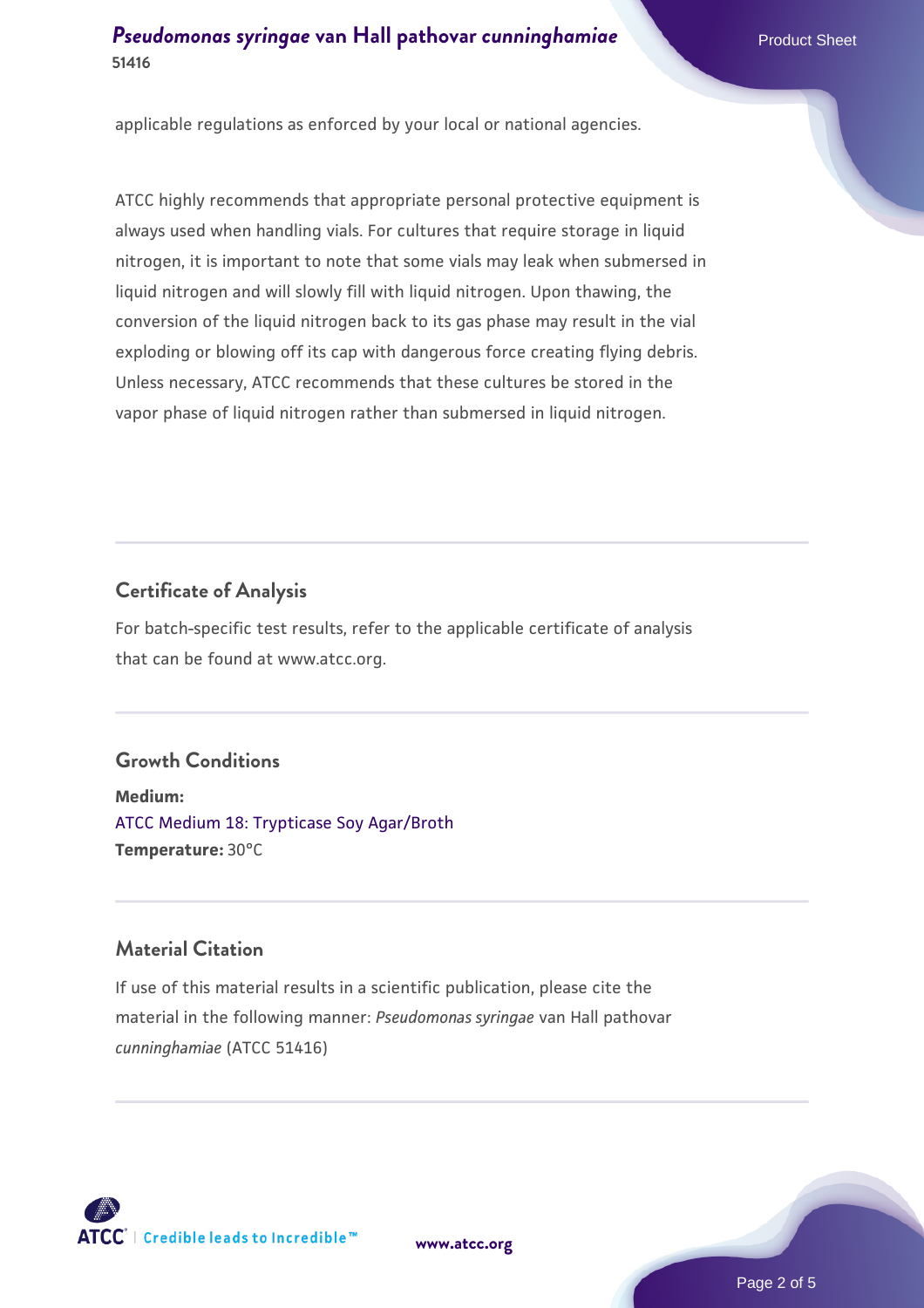#### **References**

References and other information relating to this material are available at www.atcc.org.

#### **Warranty**

The product is provided 'AS IS' and the viability of ATCC® products is warranted for 30 days from the date of shipment, provided that the customer has stored and handled the product according to the information included on the product information sheet, website, and Certificate of Analysis. For living cultures, ATCC lists the media formulation and reagents that have been found to be effective for the product. While other unspecified media and reagents may also produce satisfactory results, a change in the ATCC and/or depositor-recommended protocols may affect the recovery, growth, and/or function of the product. If an alternative medium formulation or reagent is used, the ATCC warranty for viability is no longer valid. Except as expressly set forth herein, no other warranties of any kind are provided, express or implied, including, but not limited to, any implied warranties of merchantability, fitness for a particular purpose, manufacture according to cGMP standards, typicality, safety, accuracy, and/or noninfringement.

#### **Disclaimers**

This product is intended for laboratory research use only. It is not intended for any animal or human therapeutic use, any human or animal consumption, or any diagnostic use. Any proposed commercial use is prohibited without a license from ATCC.

While ATCC uses reasonable efforts to include accurate and up-to-date information on this product sheet, ATCC makes no warranties or representations as to its accuracy. Citations from scientific literature and



**[www.atcc.org](http://www.atcc.org)**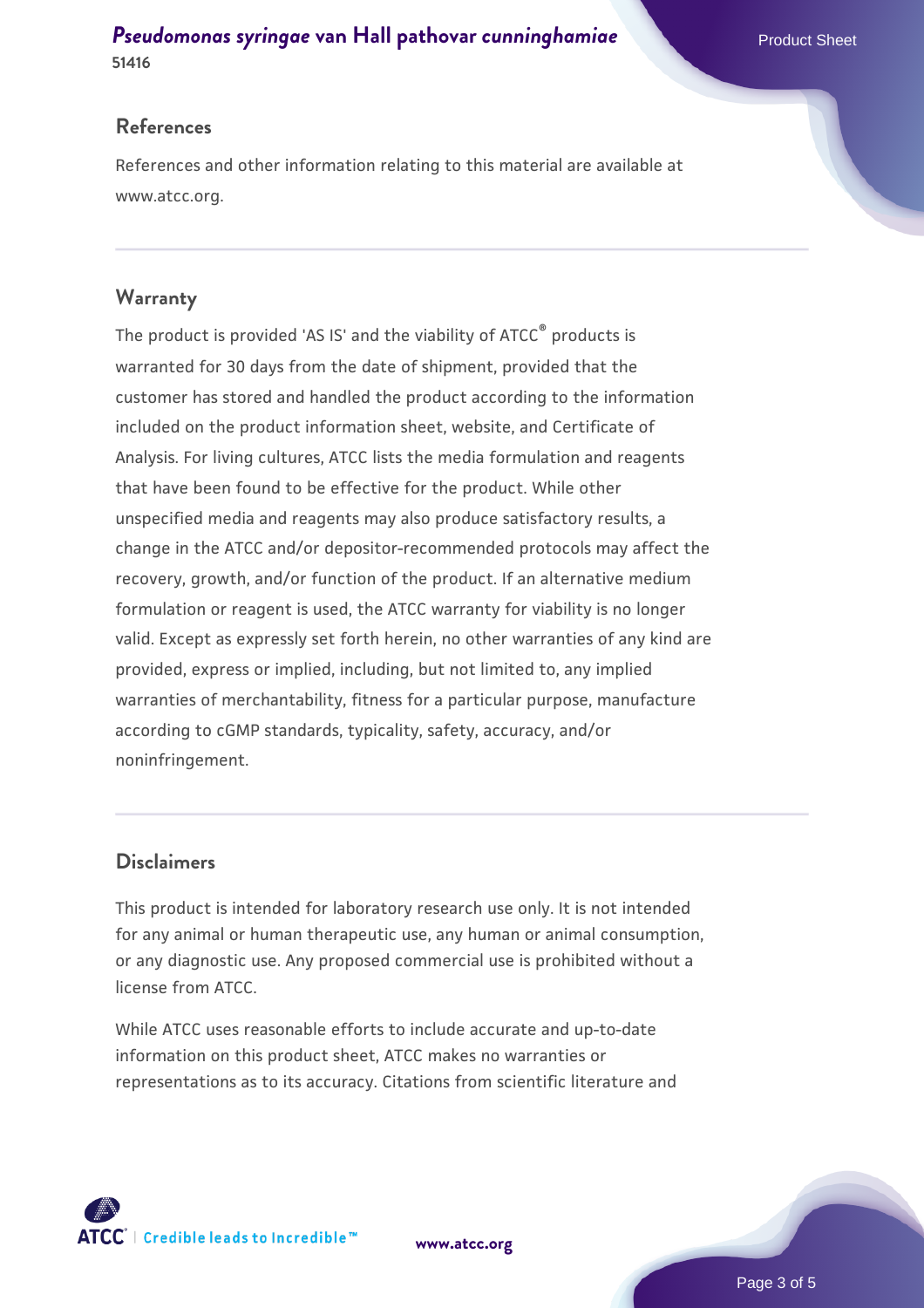patents are provided for informational purposes only. ATCC does not warrant that such information has been confirmed to be accurate or complete and the customer bears the sole responsibility of confirming the accuracy and completeness of any such information.

This product is sent on the condition that the customer is responsible for and assumes all risk and responsibility in connection with the receipt, handling, storage, disposal, and use of the ATCC product including without limitation taking all appropriate safety and handling precautions to minimize health or environmental risk. As a condition of receiving the material, the customer agrees that any activity undertaken with the ATCC product and any progeny or modifications will be conducted in compliance with all applicable laws, regulations, and guidelines. This product is provided 'AS IS' with no representations or warranties whatsoever except as expressly set forth herein and in no event shall ATCC, its parents, subsidiaries, directors, officers, agents, employees, assigns, successors, and affiliates be liable for indirect, special, incidental, or consequential damages of any kind in connection with or arising out of the customer's use of the product. While reasonable effort is made to ensure authenticity and reliability of materials on deposit, ATCC is not liable for damages arising from the misidentification or misrepresentation of such materials.

Please see the material transfer agreement (MTA) for further details regarding the use of this product. The MTA is available at www.atcc.org.

#### **Copyright and Trademark Information**

© ATCC 2021. All rights reserved. ATCC is a registered trademark of the American Type Culture Collection.

#### **Revision**

This information on this document was last updated on 2021-05-19



**[www.atcc.org](http://www.atcc.org)**